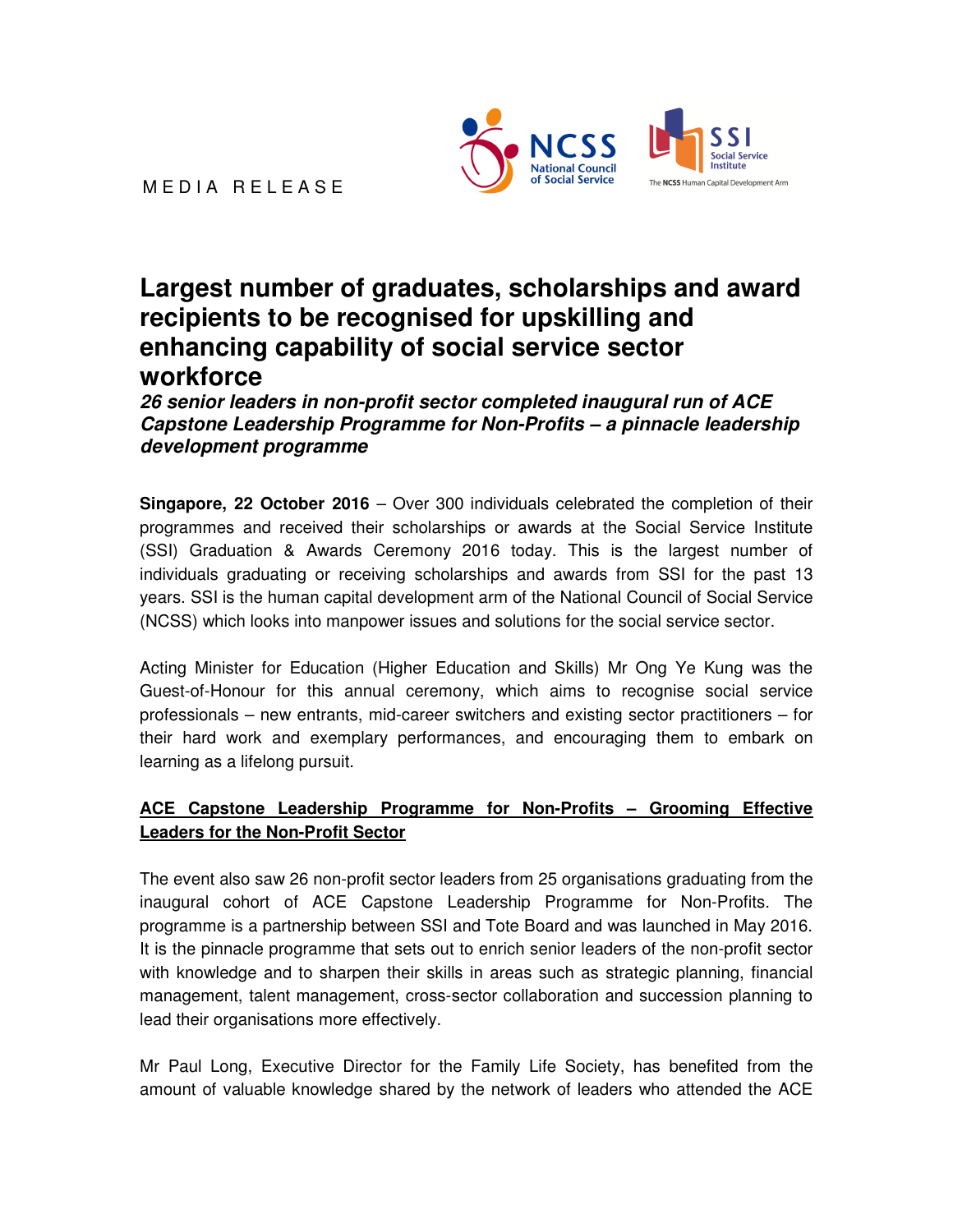Capstone Leadership Programme for Non-Profits. He said, "I would definitely recommend the programme to all leaders in social service organisations. It is highly relevant and there is so much practical knowledge to gain from the interaction."

## **Please find more information about the programme in Annex A.**

## **SSI's Flagship Programmes - Pathway to Fulfilling Aspirations to be a Social Worker**

Close to 140 graduands will be receiving their Diploma in Social Service (DSS) or Higher Diploma in Social Service (HDSS) at the ceremony. Both DSS and HDSS programmes are SSI's flagship programmes. The DSS and HDSS programmes are part of a training and progression pathway for individuals of different educational backgrounds and work experience to become social workers. Graduates of the HDSS can apply for the Bachelor of Social Work offered by UniSIM.

A total of 87 and 49 individuals completed the DSS and HDSS programmes respectively this year, the highest for both programmes since their inception. DSS started in 2008 while HDSS was incepted in 2010.

"The HDSS modules helped in my deeper understanding of the social service sector. I forged friendships with like-minded people who are also passionate about the sector and learning from their experiences of working with beneficiaries. Balancing commitments between work, studies, family and friends has not been easy but the enriching and enjoyable learning experience was worth the challenge. The HDSS curriculum has prepared me well for the next step in my pursuit to be a social worker," said Ms Nasuha Binte Ramin, 23, HDSS graduand and Book Prize winner this year. Ms Nasuha quit her full time job as an Executive in 2016 to enrol in UniSIM's Bachelor of Social Work. She is one of the students in this bachelor's inaugural full time batch.

# **Scholarships and Awards – Attracting and Retaining Talent in the Social Service Sector**

100 recipients of various scholarships, study and training awards were also commended for their potential to make significant contributions to the social service sector. Among them is 19-year-old Ms Michelle Vong Sze Ping, one of the recipients of the Social Service Scholarship this year. Ms Vong is enrolled in Bachelor of Social Work in National University of Singapore.

"A belief that I hold true is that 'I cannot do all the good the world needs, but the world needs all the good I can do'. To me, what better way to do good than be a social worker. With the scholarship, I am able to take on cross-faculty modules and experience groundwork from field placements. All these open up opportunities for me to learn diverse skills and knowledge and to meet people from different sections of the society. This will train me to be open-minded which is very important when I join the social service sector," said Ms Vong.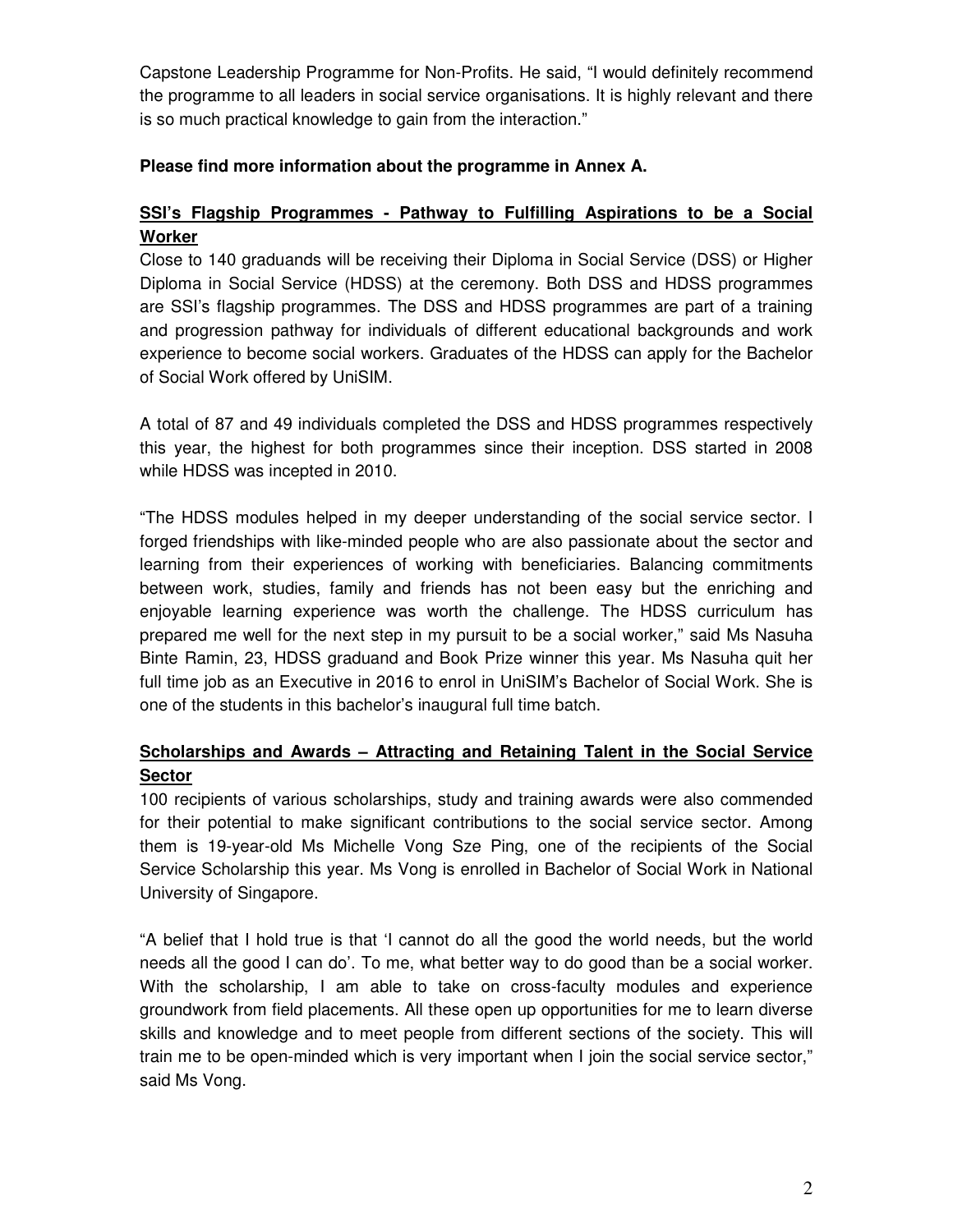The Social Service Scholarship aims to groom talent for the sector and is awarded to outstanding individuals – both undergraduates and postgraduates - for studies in social work, postgraduate psychology, occupational therapy, physiotherapy and speech therapy.

#### **Please refer to Annex B for list of scholarships and awards given at the ceremony.**

#### **Launch of Book on 15 Social Service Professionals**

Acting Minister for Education (Higher Education and Skills) Mr Ong Ye Kung also launched the second volume of 'Nurturing Careers, Inspiring Lives' - a book on 15 social service professionals - at the ceremony. The book, with foreword by Mr Tan Chuan-Jin, Minister for Social and Family Development, is a collection of personal stories of continuous learning and devotion to serve others from these 15 individuals, who were participants or graduates of various programmes offered at SSI.

Workforce Singapore, SkillsFuture Singapore and Tote Board are the co-sponsors of this year's SSI Graduation & Awards Ceremony.

Mr Fermin Diez, Deputy Chief Executive Officer and Group Director for Human Capital Development, NCSS said, "Sector professionals form the core of the social service sector and a professionally-trained workforce is a key component of an impactful sector. I encourage all graduands, scholarships and award recipients today to continue in their learning journey. Learning should be a lifelong pursuit and not end when one graduates. The skills and knowledge they have gained will better equip them to make a difference in the lives of the people they serve."

For media enquiries, please contact:

| Ms Heng Swee San                   | Mr Brendan Sheares                 |
|------------------------------------|------------------------------------|
| Senior Manager                     | <b>Senior Assistant Director</b>   |
| <b>Corporate Communications</b>    | <b>Corporate Communications</b>    |
| National Council of Social Service | National Council of Social Service |
| Tel: 6210 2641 / 9222 5896         | Tel: 6210 2638 / 9858 4111         |
| Email: heng swee san@ncss.gov.sg   | Email: Brendan sheares@ncss.gov.sq |
|                                    |                                    |

#### **About National Council of Social Service**

NCSS is the umbrella body for over 450 social service organisations in Singapore. Its mission is to provide leadership and direction in enhancing the capabilities and capacity of our members, advocating for social service needs and strengthening strategic partnerships, for an effective social service ecosystem. Community Chest is the fund-raising and engagement arm of NCSS and Social Service Institute (SSI) is the human capital development arm of NCSS. For more information, please visit: www.ncss.gov.sg

Issued by: Corporate Communications, National Council of Social Service Saturday, 22 October 2016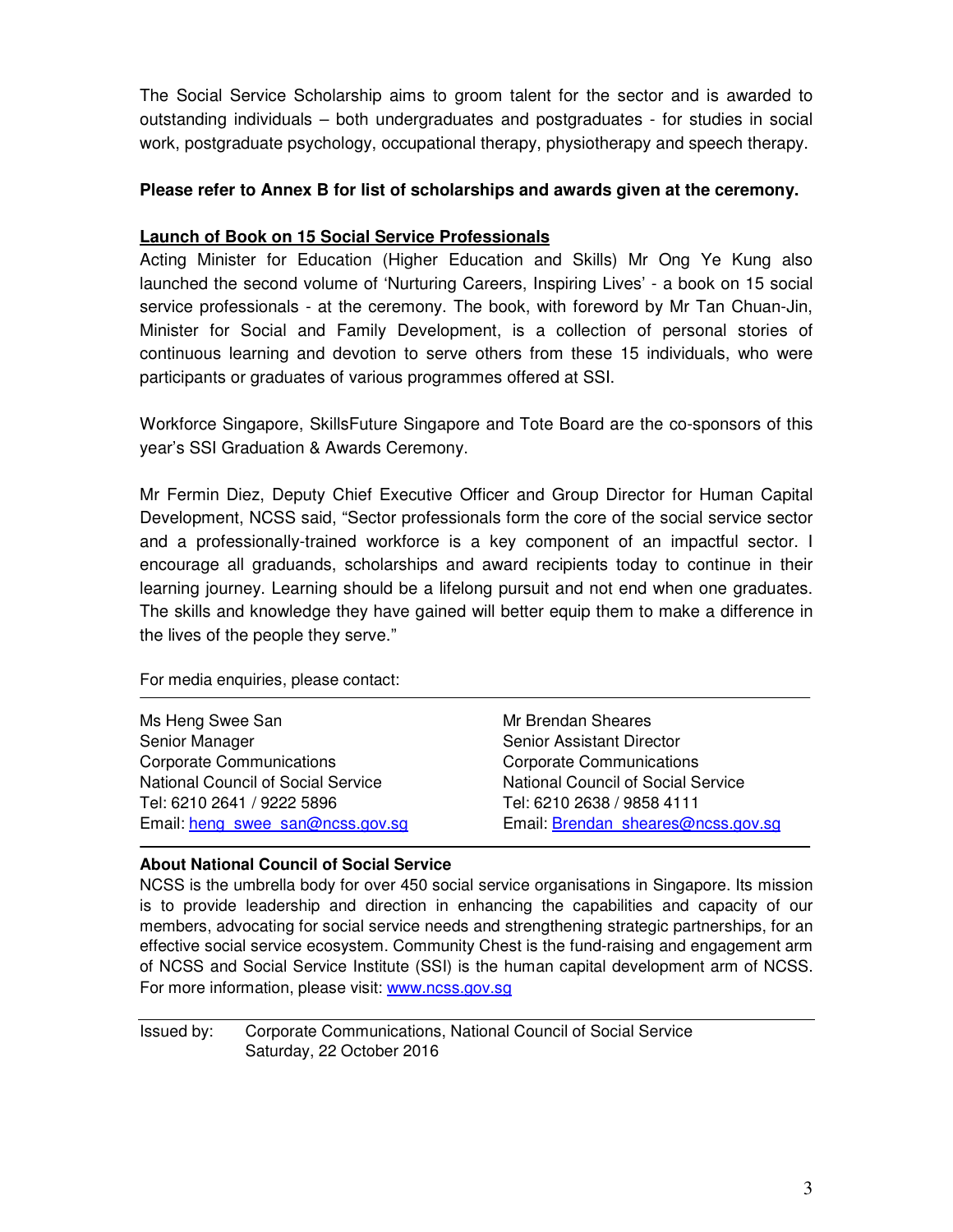## **ANNEX A ACE CAPSTONE LEADERSHIP PROGRAMME FOR NON-PROFITS**

**The ACE Capstone Leadership Programme for Non-Profits** is the pinnacle leadership development programme that sets out to groom strategic leaders in the non-profit sector. This unique programme for current and potential Executive Directors adopts a practical and highly experiential form of learning, enabling them to test out different approaches and ideas while receiving coaching and feedback.

Jointly developed by SSI and Tote Board, the programme combines the strengths of three leadership programme providers, namely, Aalto University (Finland), Singapore Management University Lien Centre for Social Innovation and the Centre for Non-Profit Leadership. On the foundations of this strategic alliance and collaboration, participants can expect a high level of facilitation in the Learning Lab modules, executive coaching sessions and evaluations, and the opportunity to work on a practical issue facing the non-profit sector.

Through this programme, participants will be better equipped to lead their non-profit organisations and consequently raise the overall capabilities of the non-profit sector to improve the lives of beneficiaries.

#### **WHO SHOULD JOIN?**

ACE Capstone Leadership Programme for Non-Profits is for current and potential executive directors, and officers of equivalent responsibilities, in non-profit organisations and social enterprises.

Representatives of registered charities AND applicants from social enterprises that are members of raiSE are eligible to attend the programme and entitled to Tote Board's subsidy.

**More information about the programme at** http://www.ssi.sg/ACEcapstone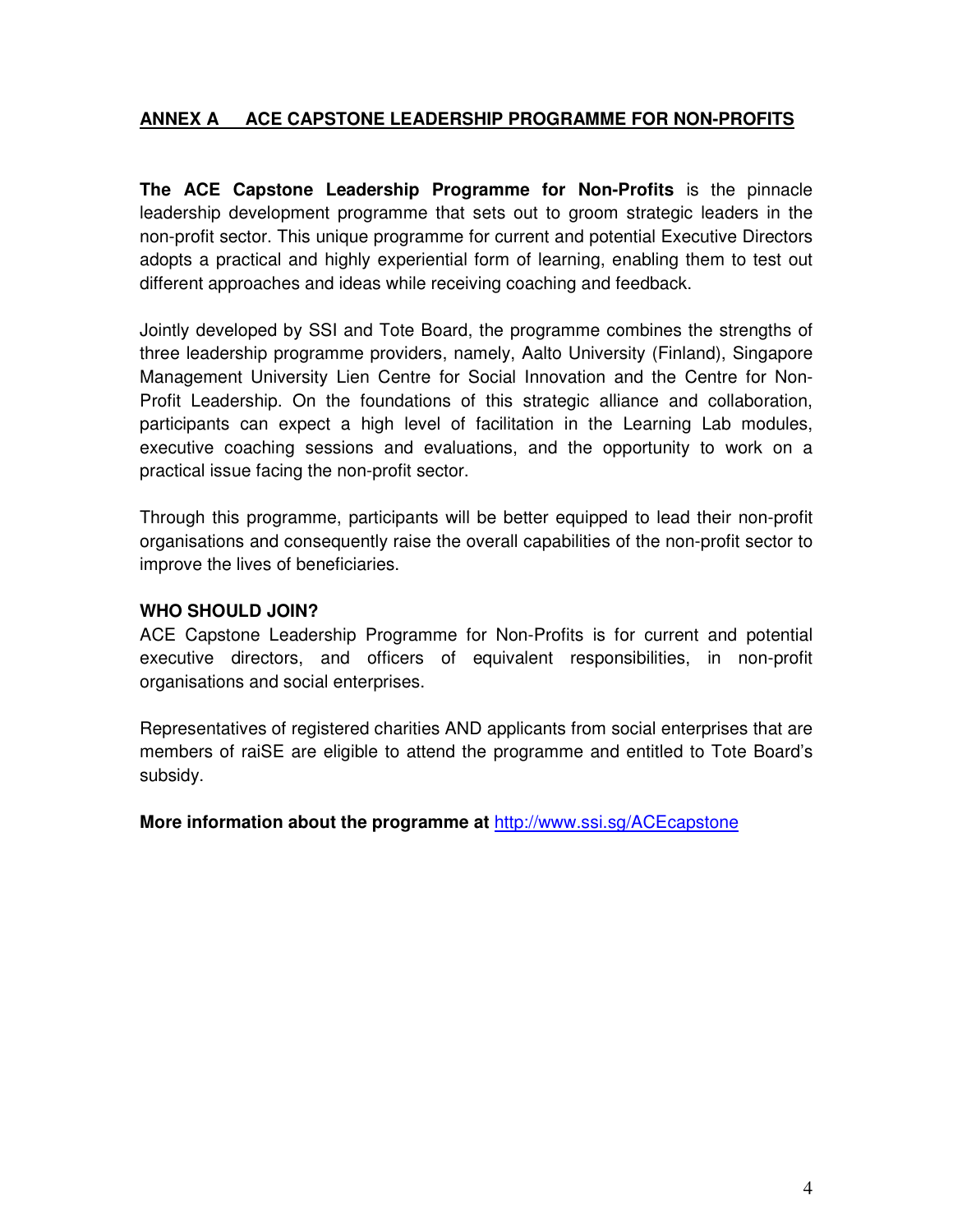# **ANNEX B LIST OF SCHOLARSHIPS AND AWARDS**

| Scholarship / Award                                   | <b>Description</b>                                                                                                                                                                                                                                                                                                                                                                                                                                                                                                                                      |
|-------------------------------------------------------|---------------------------------------------------------------------------------------------------------------------------------------------------------------------------------------------------------------------------------------------------------------------------------------------------------------------------------------------------------------------------------------------------------------------------------------------------------------------------------------------------------------------------------------------------------|
| Lien Scholarship for<br><b>Social Service Leaders</b> | The Lien Scholarship is a prestigious postgraduate<br>scholarship open to outstanding applicants with a keen<br>interest in the social service sector. The scholarship<br>supports postgraduate studies in the area of community<br>community<br>development,<br>disability,<br>mental<br>health,<br>gerontology, management and administration and social<br>policy and administration.                                                                                                                                                                |
| <b>Prime Minister Social</b><br>Service Award         | The Prime Minister Social Service Award was introduced in<br>2012 to encourage more Singaporeans to choose careers<br>in social service. Scholars will be evaluated based on their<br>outstanding academic achievements, exemplary passion,<br>drive to tackle social problems and improve the lives of the<br>disadvantaged.                                                                                                                                                                                                                           |
| Singapore-Industry<br>Scholarship                     | The Singapore-Industry Scholarship (SgIS) was launched<br>of Education, Singapore<br>Economic<br>Ministry<br>by<br>Development Board and partnering government agencies<br>(including NCSS), to develop a strong core of local talent to<br>anchor strategic sectors in Singapore. It supports local<br>undergraduate studies in the areas of business and<br>accountancy<br>(accountancy/business/business<br>administration/business<br>management), communication<br>studies (communication studies/communications and new<br>media) and psychology. |
| <b>Social Service Award</b>                           | The Social Service Award aims to groom talent for the<br>sector and is awarded to individuals committed to work<br>with people in the community for studies in social work,<br>psychology, occupational therapy, physiotherapy, speech<br>therapy and early childhood.                                                                                                                                                                                                                                                                                  |
| <b>Social Service</b><br>Scholarship                  | The Social Service Scholarship aims to groom talent for<br>the sector and is awarded to outstanding individuals with a<br>passion for helping people and the leadership qualities to<br>drive social change for studies in social work, post-<br>graduate psychology, occupational therapy, physiotherapy<br>and speech therapy.                                                                                                                                                                                                                        |
| Leadership Development<br>Programme                   | The programme develops professionals with leadership<br>potential, to take on top management or specialist<br>leadership positions in their agency.                                                                                                                                                                                                                                                                                                                                                                                                     |